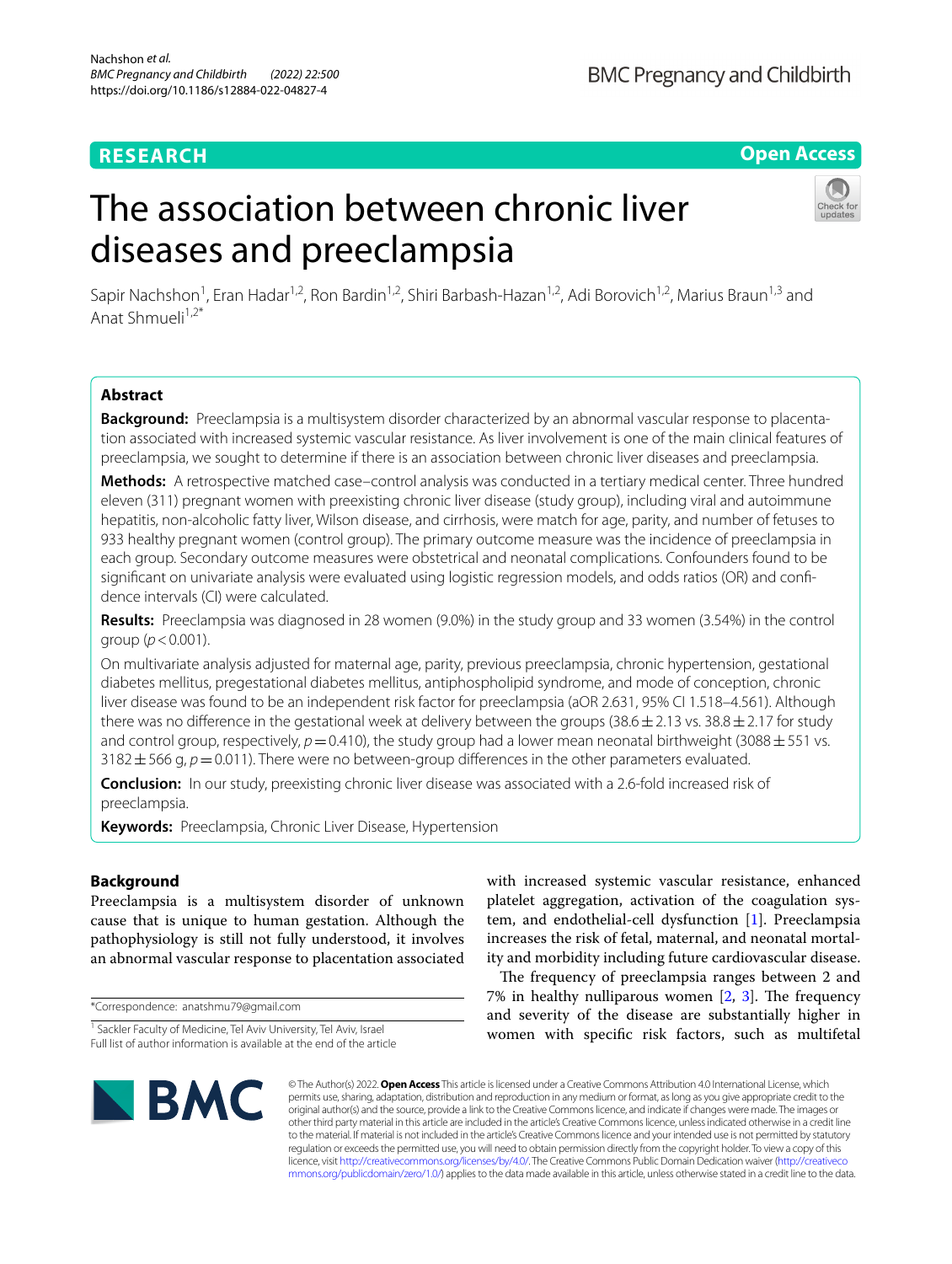gestation  $[4, 5]$  $[4, 5]$  $[4, 5]$  $[4, 5]$ , chronic hypertension  $[4, 6]$  $[4, 6]$  $[4, 6]$  $[4, 6]$ , previous preeclampsia [\[4](#page-6-0), [7\]](#page-6-3), pre-gestational diabetes mellitus [[4\]](#page-6-0), thrombophilia, lupus, and kidney disease [\[8\]](#page-6-4). Additional risk factors associated with preeclampsia are prepregnancy overweight/obesity, nulliparity, history of preeclampsia in a frst-degree relative, prior pregnancy complications related to placental insufficiency (fetal growth restriction, abruption or stillbirth), maternal age $\geq$  35–40 years, and conception by assisted reproductive technology [[9\]](#page-6-5).

Liver involvement, manifested as right upper quadrant abdominal pain or elevated transaminase levels, is one of the main clinical features of preeclampsia. This finding prompted several researchers to examine a possible association between preeclampsia and specifc liver diseases, with conficting fndings. Some reported a higher incidence of preeclampsia in women with non-alcoholic fatty liver (NAFLD) and hepatitis B virus (HBV) infection  $[10-12]$  $[10-12]$  whereas others did not  $[13-16]$  $[13-16]$ . However, none of the studies to date investigated all chronic liver diseases at once, and all concluded that further research was needed. Therefore, the aim of the present study was to determine if chronic liver disease per se is associated with a higher risk of development of preeclampsia.

Showing a positive association between chronic liver diseases and preeclampsia would help to improve patient management and pregnancy planning and follow-up, thereby preventing maternal and neonatal morbidity.

## **Methods**

## **Study population**

A retrospective matched case–control study was conducted in a single tertiary medical center. The study group consisted of all pregnant women with a history of chronic liver disease who gave birth between July 2012 and August 2019. For the control group, we selected women without liver disease who gave birth during the same period and were matched 1-to-3 with the study group for age, parity, and number of fetuses. Only women with known pregnancy outcomes were eligible. Preexisting chronic liver disease in the study group was defned as hepatitis B carrier status, hepatitis C carrier status, primary sclerosing cholangitis, primary biliary cholangitis, autoimmune hepatitis, Wilson disease, or NAFLD.

Women less than age 18 years and women who were diagnosed with chronic liver disease after the index pregnancy were excluded from the study.

## **Outcome measures**

The primary outcome measure of the study was the incidence of preeclampsia during pregnancy and postpartum, with and without severe features. Secondary outcome measures were obstetrical and neonatal complications.

## **Data collection**

The data set was retrieved from the hospital's comprehensive computerized healthcare database and included demographic and obstetric history, pre-gestational medical history, pregnancy complications, and pregnancy outcomes.

## **Sample size**

Sample size calculation was made using a statistical significance of 5% and a statistical power of 80%. The method that was used is a proportional comparison between two groups by a z-test. We assumed that the average rate of preeclampsia in the general population at our center is 5% and we hypothesize that the rate of preeclampsia among women with a chronic liver disease will be at least 2–3 times higher, according to previous publications. In order to show that the risk is doubled, the study group should contain 305 women and for a triple risk the study group should contain 100 women.

## **Statistical analysis**

Statistical analysis was generated using SAS, version 9.4. Continuous variables were presented by Mean $\pm$  Std, Categorical variables were presented by  $(N, \%)$ .

T-test was used to compare the value of normally distributed continuous variables between study groups, Wilcoxon was used for skewed continuous variables and Fisher's exact test was used to compare the value of categorical variables between study groups. Two sided p values less than 0.05 were considered statistically signifcant**.** Missing data were assumed to be missing at random, therefore only available data were analysed.

Confounders found to be signifcant on univariate analysis were evaluated using logistic regression models, and odds ratios (OR) and confdence intervals (CI) were calculated.

## **Ethical approval**

The study was approved by the local Institutional Review Board (approval number 0339–19-RMC).

## **Defnitions**

The diagnosis of preeclampsia in a previously normotensive woman was based on the following criteria: new-onset hypertension (defned as systolic blood  $pressure \geq 140$  mmHg and/or diastolic blood pressure  $\geq$  90 mmHg, on at least two occasions at least 4 h apart; or systolic blood pressure of 169 mmHg or more or diastolic blood pressure of 110 mmHg or more, confrmed within a short interval of minutes) and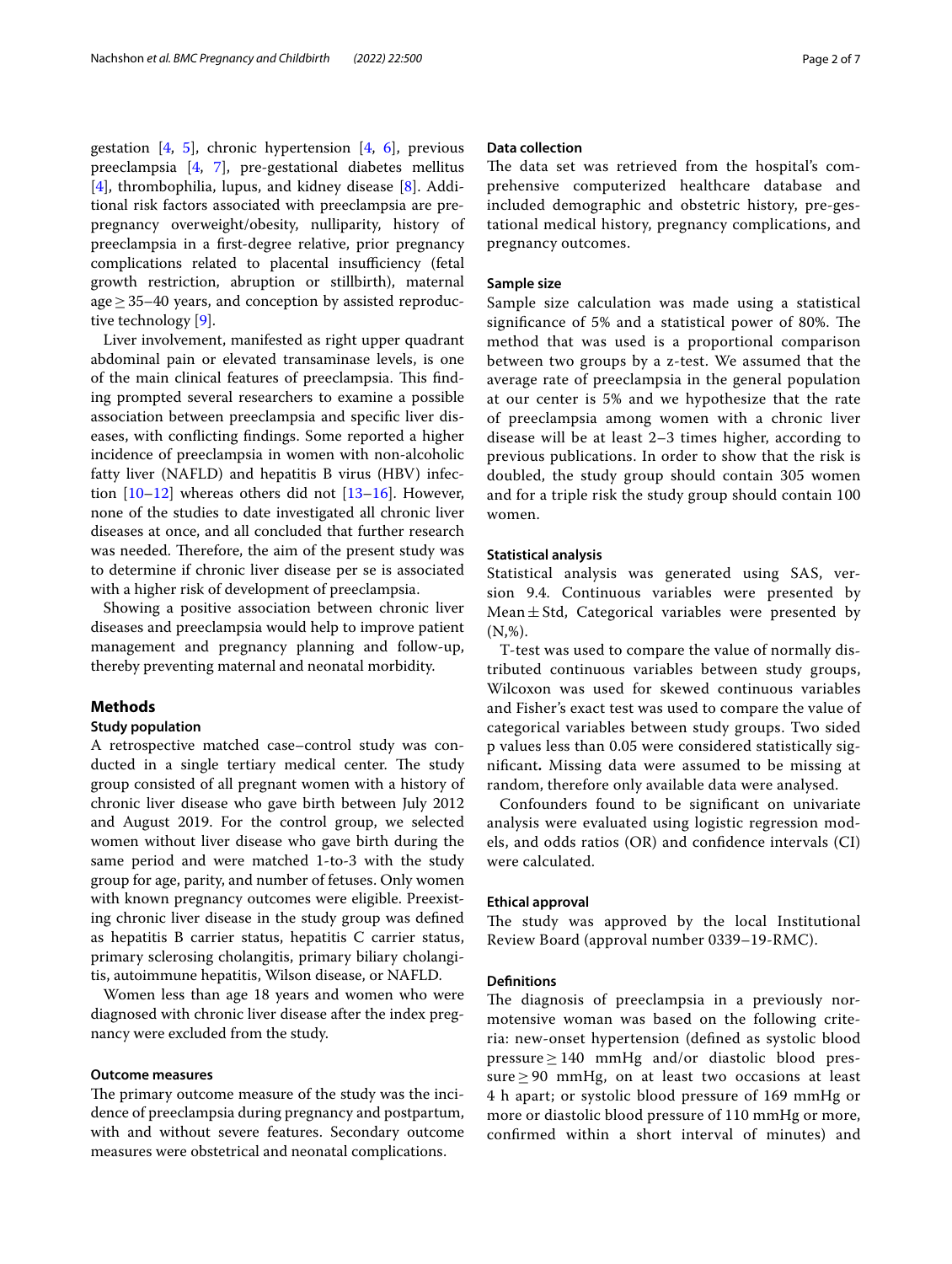proteinuria (defined as  $\geq$  0.3 g in a 24-h urine collection or protein/creatinine ratio  $> 0.3$  in a random urine specimen or random dipstick  $> 2+$ ) occurring after 20 weeks of gestation  $[17–19]$  $[17–19]$  $[17–19]$ . In the absence of proteinuria, preeclampsia was diagnosed if the new-onset hypertension was accompanied with the new onset of any of the following severe features: renal insufficiency (serum creatinine > 1.1 mg/dL or a doubling of the serum creatinine concentration in the absence of other renal disease), pulmonary edema, platelet count less than  $100 \text{ X } 10^9/\text{L}$ , impaired liver function (elevated blood concentrations of liver transaminases to twice normal concentration, or new onset headache unresponsive to medication and not accounted for by alternative diagnoses or visual symptoms. [[19\]](#page-6-11). Severe features of preeclampsia were defned as either systolic blood pressure  $\geq 160$  mmHg or more, or diastolic blood pressure  $≥ 110$  mmHg or more, on at least two occasions at least 4 h apart; platelet count less than 100 X 10<sup>9</sup>/L; renal insufficiency; pulmonary edema; new onset headache unresponsive to medication and not accounted for by alternative diagnoses, or visual disturbances; or impaired liver function that is not accounted for by alternative diagnoses and as indicated by abnormally elevated liver enzymes or by severe persistant right upper quadrant or epigastric pain unresponsive to medications.

The definition of severe features secondary to impaired liver function was changed in the updated ACOG Practice Bulletin No. 222 [\[19](#page-6-11)], replacing ACOG Practice Bulletin No. 202 [[17\]](#page-6-10), which was withdrawn.

Gestational age was calculated by the last menstrual period or by the frst-trimester ultrasound if the discrepancy from the last menstrual period exceeded 7 days.

Fetal growth restriction (FGR) was defned as either estimated fetal weight below the  $10<sup>th</sup>$  percentile for gestational age or abdominal circumference below the  $10<sup>th</sup>$  percentile for gestational age, according to the local growth curves [[20](#page-6-12)].

Gestational diabetes mellitus was diagnosed with the two-step approach. Gestational diabetes was defned as either a glucose challenge test of 200 mg/dL or higher between 24 and 28 gestational weeks or an abnormal 100-g oral glucose tolerance test with at least one pathological value, according to the criteria of Carpenter and Coustan [[21](#page-6-13)].

## **Results**

The study group included 311 pregnant women with preexisting chronic liver disease and 933 matched women without liver disease. The distribution of types of liver disease in the study group is shown in Table [1;](#page-2-0) the most frequent was HBV infection  $(n=143, 45.98\%).$ 

The demographic characteristics and medical-obstetri-cal history of the cohort are shown in Table [2.](#page-3-0) There were no signifcant between-group diferences in maternal age, nulliparity rate, and gravidity. The study group had a higher rate of past fetal growth restriction (10.29% vs. 4.93%,  $p = 0.001$ ) and previous miscarriages  $(0.53 \pm 0.92)$ vs.  $0.39 \pm 0.82$ ,  $p = 0.017$ ).

Table [3](#page-3-1) presents the comorbidities of the cohort that are known risk factors for the development of preeclampsia. There was no major difference between the study and control groups in the prevalence of chronic hypertension (9.32% vs. 7.72%, respectively,  $p = 0.401$ ). However, the study group had a signifcantly higher rate of pregestational diabetes mellitus (18.97% vs. 13.4%,  $p = 0.021$ ), and obesity (6.75% vs. 0.54%, *p*<0.001).

Pregnancy complications and outcome are shown in Table  $4$ . The study group had a significantly higher incidence of preeclampsia than the control group (9% vs. 3.54%, *p*<0.001). On multivariate analysis adjusted for maternal age, parity, previous preeclampsia, chronic hypertension, gestational diabetes mellitus,

<span id="page-2-0"></span>

| <b>Table 1</b> Liver disease distribution |
|-------------------------------------------|
|-------------------------------------------|

| Liver disease               | Frequency (N)            | Percent (%) | <b>PE (N)</b> | PE Percent (%) |
|-----------------------------|--------------------------|-------------|---------------|----------------|
| Hepatitis B                 | 143                      | 45.98       |               | 7.69           |
| Unspecified hepatitis       | 64                       | 20.58       | 4             | 6.25           |
| Hepatitis C                 | 51                       | 16.4        | 4             | 7.84           |
| Unspecified liver disorder  | 21                       | 6.75        |               | 9.52           |
| <b>NAFL</b>                 | 12                       | 3.86        | 4             | 33.33          |
| Autoimmune hepatitis        | $\overline{\phantom{1}}$ | 2.25        | 0             | 0              |
| Wilson's disease            | 5                        | 1.61        | 0             | 0              |
| Biliary cirrhosis           | 4                        | 1.29        |               | 25             |
| Cirrhosis                   |                          | 0.96        | $\Omega$      | 0              |
| Unspecified viral hepatitis |                          | 0.32        | $\mathbf 0$   | 0              |

*NAFL* Non Alcoholic Fatty Live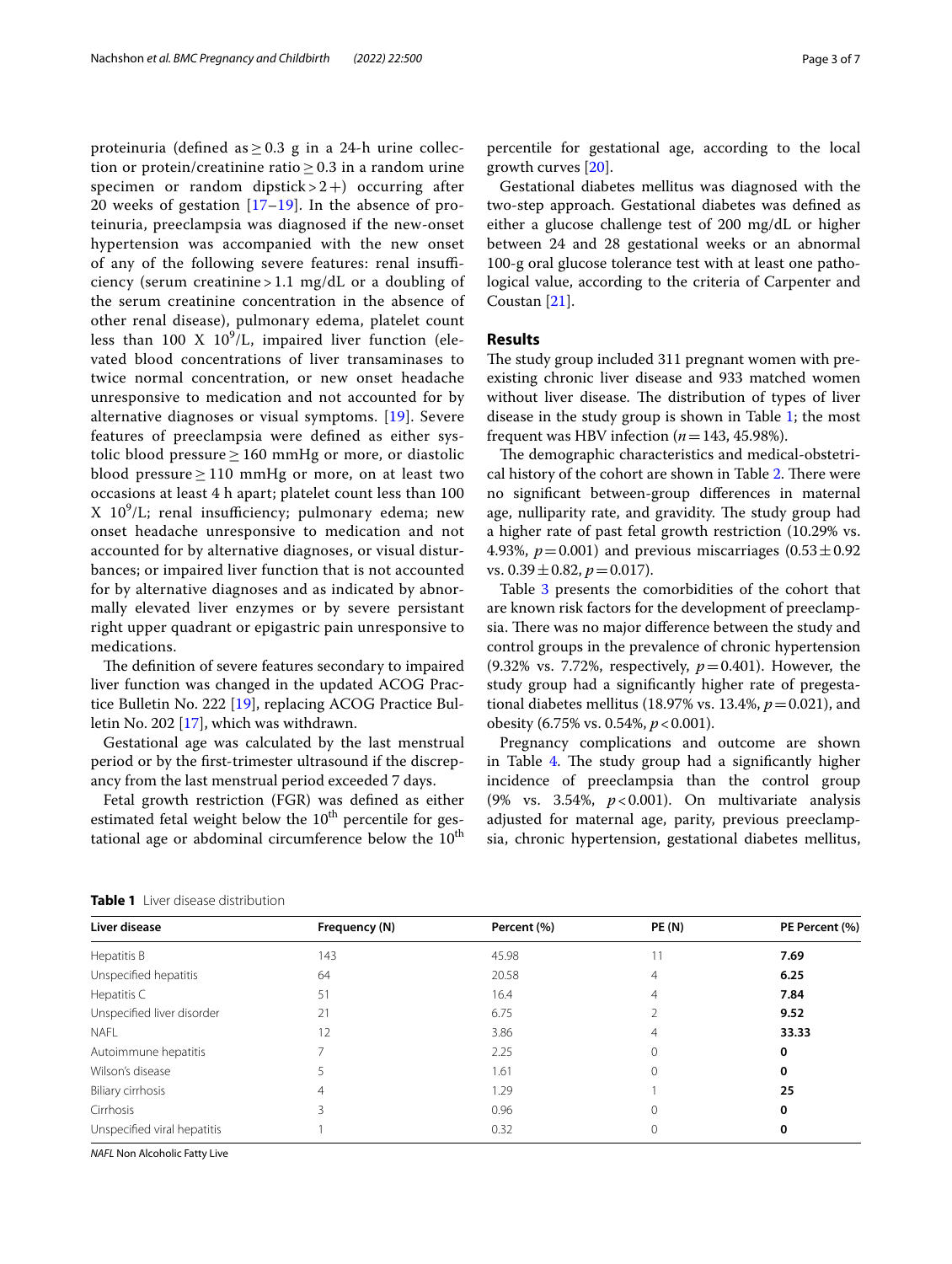| Parameter                          | chronic liver disease<br>$(n=311)$ | without chronic liver disease<br>$(n=933)$ | p-value |
|------------------------------------|------------------------------------|--------------------------------------------|---------|
| Age, years                         | $31.82 \pm 5.35$                   | $31.59 \pm 5.22$                           | 0.497   |
| BMI <sup>a</sup>                   | $24.18 \pm 5.23$                   | $23.97 \pm 5.47$                           | 0.703   |
| Gravidity                          | $2.99 \pm 1.73$                    | $2.83 \pm 1.77$                            | 0.188   |
| Parity                             | $1.44 \pm 1.33$                    | $1.39 \pm 1.37$                            | 0.589   |
| Fetus count                        |                                    |                                            | 0.847   |
| singleton                          | 301 (96.78%)                       | 906 (97.11%)                               |         |
| twin pregnancy                     | 10 (3.22%)                         | 27 (2.89%)                                 |         |
| Spontaneous pregnancy <sup>a</sup> | 263 (84.57%)                       | 762 (81.67%)                               |         |
| Non-spontaneous pregnancy          |                                    |                                            | 0.059   |
| IVF<br>IUI                         | 13 (4.18%)<br>$2(0.64\%)$          | 22 (2.36%)<br>$1(0.11\%)$                  |         |
| Past cesarean section              | $0.28 \pm 0.60$                    | $0.21 \pm 0.57$                            | 0.065   |
| Past miscarriage                   | $0.53 \pm 0.92$                    | $0.39 \pm 0.82$                            | 0.017   |
| Past FGR                           | 32 (10.29%)                        | 46 (4.93%)                                 | 0.001   |
| Past IUFD                          | 7(2.25%)                           | $9(0.96\%)$                                | 0.081   |
| Past Preeclampsia                  | 10 (3.22%)                         | 18 (1.93%)                                 | 0.189   |

<span id="page-3-0"></span>**Table 2** Baseline characteristics and obstetrical history of the study population

Data presented as mean  $\pm$  standard deviation for continuous variables and as n(%) for categorical variables

*BMI* Body Mass Index, *IVF* Invitro Fertilization, *IUI* Intrauterine Insemination, FGR Fetal Growth Restriction, *IUFD* Intrauterine Fetal Death

<sup>a</sup> Data was missing in some of the women in the study groups

<span id="page-3-1"></span>

| Table 3 Pre gestational medical history |  |
|-----------------------------------------|--|
|                                         |  |

| Parameter                                               | chronic liver<br>disease<br>$(n=311)$ | without<br>chronic liver<br>disease<br>$(n=933)$ | p-value |
|---------------------------------------------------------|---------------------------------------|--------------------------------------------------|---------|
| Chronic HTN                                             | 29 (9.32%)                            | 72 (7.72%)                                       | 0.401   |
| Pre-gestational dia-<br>betes mellitus (type<br>$1 + 2$ | 59 (18.97%)                           | 125 (13.4%)                                      | 0.021   |
| Obesity                                                 | 21 (6.75%)                            | $5(0.54\%)$                                      | $-.001$ |
| SI F                                                    | $2(0.32\%)$                           | $2(0.21\%)$                                      | 0.262   |
| Thrombophilia                                           | $1(0.32\%)$                           | $1(0.11\%)$                                      | 0.438   |
| API A                                                   | $1(0.32\%)$                           | $0(0\%)$                                         | 0.25    |

Data presented as n(%) for categorical variables

*HTN* Hypertension, *SLE* Systemic Lupus Erythematosus, *APLA*

Antiphospholipid Syndrome

pregestational diabetes mellitus, antiphospholipid antibody syndrome, and mode of conception, chronic liver disease was found to be an independent risk factor for preeclampsia (aOR 2.631, 95% CI 1.518–4.561).

Gestational diabetes mellitus was more prevalent in the study than the control group (18.01% vs. 9.11%, *p*<0.001). However, on further analysis, after adjustment for various risk factors, including maternal age and body mass index, parity, preeclampsia in a previous pregnancy, chronic hypertension, antiphospholipid antibody syndrome, and non-spontaneous pregnancies, gestational

diabetes was found to have a nonsignifcant efect on the risk of preeclampsia (aOR 1.313, CI 0.636–2.709).

Although there was no diference in the gestational week at delivery between the groups  $(38.6 \pm 2.13 \text{ vs.})$  $38.8 \pm 2.17$  for study and control group, respectively,  $p=0.410$ ), the study group had a lower mean neonatal birthweight  $(3088 \pm 551 \text{ vs. } 3182 \pm 566 \text{ g}, p = 0.011)$ . There were no between-group differences in any of the other pregnancy outcome parameters, maternal or neonatal, examined.

## **Discussion**

The present study showed that chronic liver disease was an independent factor for the development of preeclampsia, supporting our primary hypothesis.

Several studies have addressed the association between chronic liver disease and preeclampsia. Using a prospective design, Mousa et al. [[10\]](#page-6-6) showed that preeclampsia developed in 25% of 200 women with NAFLD compared to 14% of women without NAFLD. Memari et al. [[11](#page-6-14)] reported a markedly higher prevalence of NAFLD in pregnant women with preeclampsia (66.7%) than in healthy pregnant women (23.8%), but noted that other variables, not evaluated in their study, may have afected this association. Ahmed et al. [[12](#page-6-7)] conducted a case–control study on the association of HBV infection with preeclampsia., comparing 200 women with preeclampsia and 200 normotensive women. A signifcantly higher number of patients in the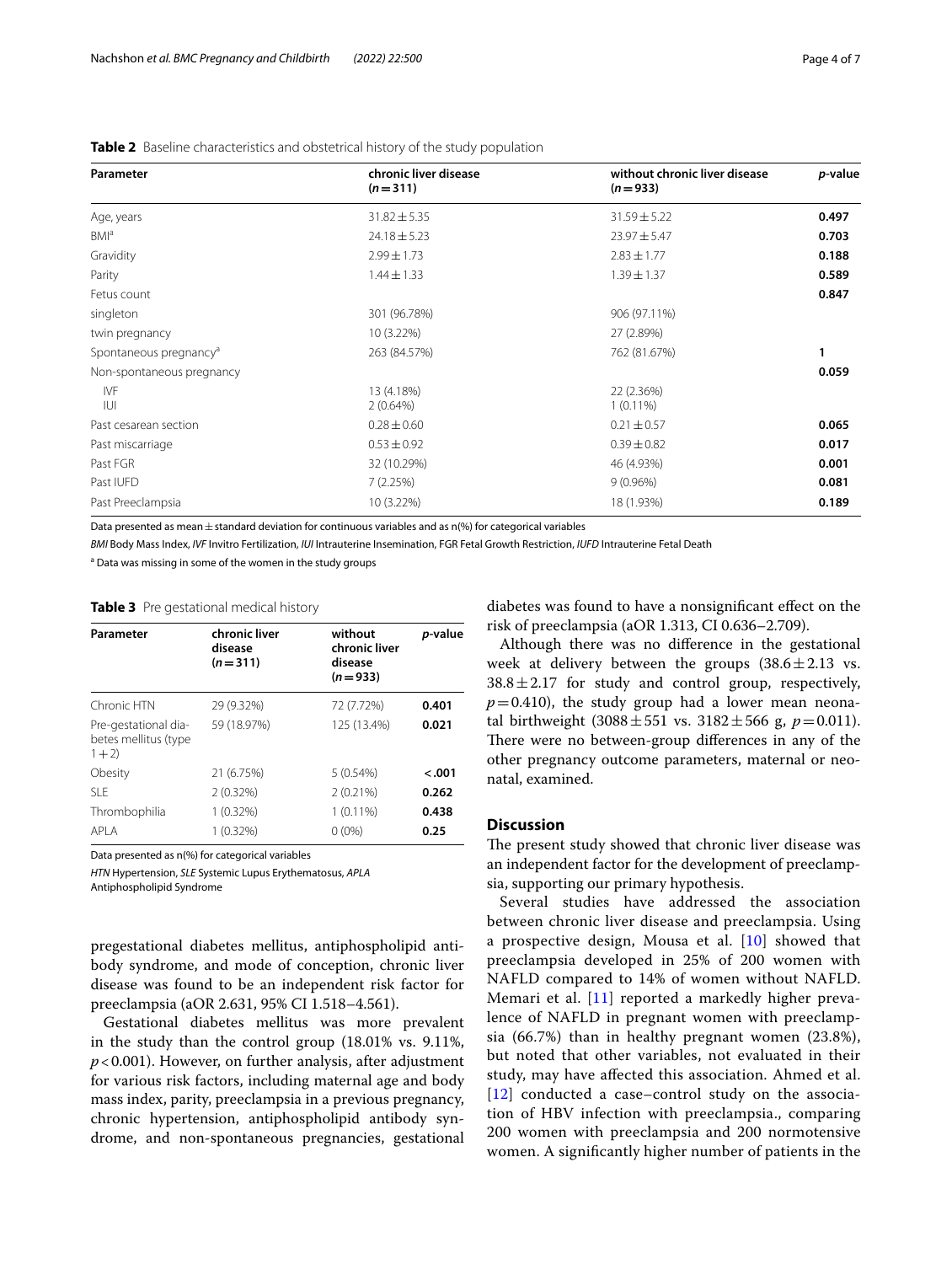| Parameter                           | chronic liver disease<br>$(n=311)$ | without chronic liver disease<br>$(n=933)$ | p-value |
|-------------------------------------|------------------------------------|--------------------------------------------|---------|
| Preeclampsia toxemia                | 28 (9%)                            | 33 (3.54%)                                 | < .001  |
| Severe preeclampsia toxemia         | 8 (2.57%)                          | 11 (1.17%)                                 |         |
| <b>GDM</b>                          | 56 (18.01%)                        | 85 (9.11%)                                 | < .001  |
| FGR                                 | 13 (4.18%)                         | 40 (4.29%)                                 | 1       |
| Preterm delivery (< 37 weeks)       | 30 (9.65%)                         | 75 (8.04%)                                 | 0.41    |
| Mode of delivery <sup>a</sup>       |                                    |                                            | 0.09    |
| Vaginal                             | 200 (64.94%)                       | 648 (69.45%)                               |         |
| Vacuum                              | 24 (7.79%)                         | 86 (9.22%)                                 |         |
| c-section                           | 84 (27.27%)                        | 199 (21.33%)                               |         |
| Pregnancy week delivery             | $38.6 \pm 2.13$                    | $38.8 \pm 2.17$                            | 0.41    |
| Augmentation of labor               | 22 (7.07%)                         | 63 (6.75%)                                 | 0.897   |
| Gender <sup>a</sup>                 |                                    |                                            | 0.075   |
| Male                                | 171 (56.07%)                       | 468 (50.16%)                               |         |
| Female                              | 134 (43.93%)                       | 465 (49.84%)                               |         |
| Weight (mean, grams)                | $3088 \pm 551$                     | 3182±566                                   | 0.011   |
| Position <sup>a</sup>               |                                    |                                            | 0.436   |
| Vertex                              | 290 (94.46%)                       | 892 (95.61%)                               |         |
| Other                               | 17 (5.54%)                         | 41 (4.39%)                                 |         |
| 1st minute APGAR score <sup>a</sup> |                                    |                                            | 0.42    |
| < 7                                 | 10 (3.27%)                         | 23 (2.47%)                                 |         |
| >7                                  | 296 (96.73%)                       | 910 (97.53%)                               |         |
| 5th minute APGAR score              |                                    |                                            | 1       |
| < 7                                 | $4(1.31\%)$                        | 12 (1.29%)                                 |         |
| >7                                  | 302 (98.69%)                       | 921 (98.71%)                               |         |
| Perinatal death                     | $2(0.84\%)$                        | 8 (0.86%)                                  | 1       |
| <b>NICU</b>                         | $1(0.32\%)$                        | $1(0.11\%)$                                | 0.438   |
| PH                                  | 7.27 (6.57-7.97)                   | 7.34 (7.27-7.41)                           | 0.114   |

## <span id="page-4-0"></span>**Table 4** Pregnancy complications and outcome

Continuous variables are presented either as median (range) or as mean  $\pm$  sd; categorial values are presented n (%)

*GDM* Gestational Diabetes Mellitus, *FGR* Fetal Growth Restriction, *NICU* Neonatal Intensive Care Unit, *PH* Potential of Hydrogen, *APGAR* Appearance, Pulse, Grimace, Activity, Respiration

<sup>a</sup> Data was missing in some of the women in the study groups

preeclampsia group were found to be HBsAg-seropositive, and the HBsAg-seropositive women had a 2.86 fold higher risk of preeclampsia than HBsAg-negative women. Others, however, reported contrary results. Keramat et al. [\[13](#page-6-8)] conducted a meta-analysis of 14 studies of preeclampsia and 6 of eclampsia comparing inactive HBV carriers and healthy pregnant women and found no between-group diference in the risk of preeclampsia and eclampsia. Bajema et al. [\[14\]](#page-6-15) reported similar results in a retrospective population-based study of 4391 pregnant women with HBV infection and 22,410 seronegative pregnant women. Stokkeland et al. [\[15](#page-6-16)] examined the outcomes of more than 5000 births in women with HBV and hepatitis C virus (HCV) infection and found no higher risk of preeclampsia. Indeed, the risk of preeclampsia was decreased in the patients with HCV disease. The same group  $[16]$  $[16]$  $[16]$  also found no

signifcant risk of preeclampsia in a nationwide study comparing 171 women with autoimmune hepatitis with a population control.

In a recent review of HBV carriers and pregnancy complications, Lao [[22](#page-6-17)] addressed several studies examining the association of HBV infection with preeclampsia, eclampsia, and gestational hypertension. One study suggested a high incidence of preeclampsia among HBV carriers, 3 studies demonstrated a decreased risk of preeclampsia among HBV carriers, and 5 studies found no difference. The author speculated that the immune clearance phase of HBV infection resembles the immune response in preeclampsia and could therefore increase the risk of rejection of the conceptus and predispose the patient to preeclampsia. Thus, the conflicting findings among the studies might be explained by the phase of chronic infection in the diferent populations examined.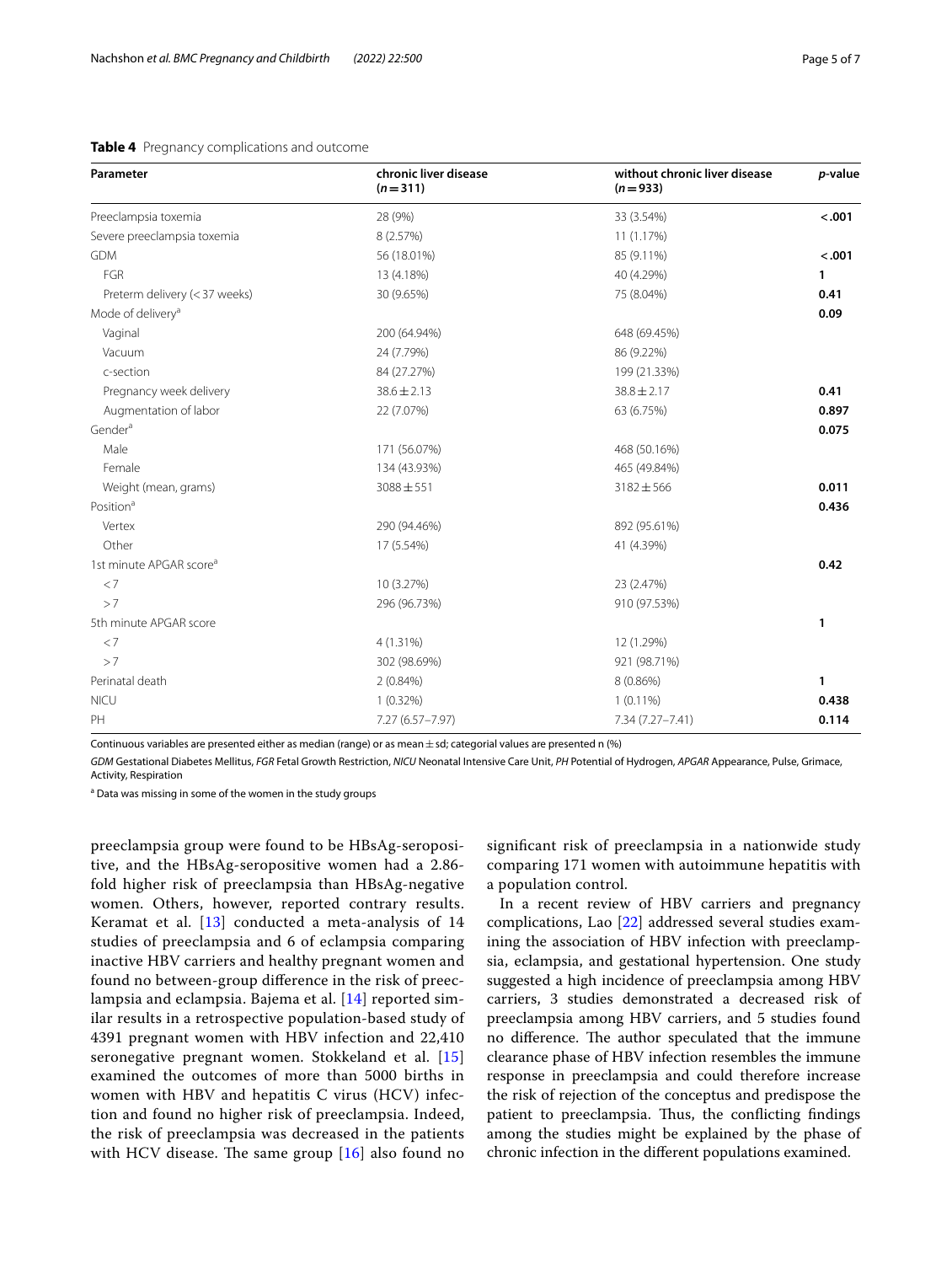In our research, we referred to all chronic liver diseases as a group and calculated the overall risk of preeclampsia. Approximately 46% of all liver diseases were HBV infection and 16% were HCV infection. In contrast to some of the above-mentioned studies, we found that the incidence of preeclampsia was signifcantly more common in women with a chronic liver disease than in women without a known liver disease and that chronic liver disease was an independent risk factor for preeclampsia. The explanation of these findings relative to the literature may lie in our inclusion also of women with liver disease other than HBV and HCV, such as non-viral hepatitis. These different subtypes may have a stronger infuence on the risk of preeclampsia. We may assume that women who have a chronic liver disease are more prone to the efect of a systemic disease that involves the liver than women without a chronic liver disease.

Another interesting fnding of our study was the similar incidence of fetal growth restriction in the study and control groups. Given the higher rate of preeclampsia in the women with chronic liver disease, we would expect a concomitant increased incidence of this outcome as well. Further studies are needed to clarify this issue.

Ours is the frst study to examine the association of preeclampsia with liver diseases as a group, and the results were established by multivariate analysis adjusted for various risk factors. The validity of evaluating liver diseases as a group is reinforced by the similar, well accepted, clinical approach used to study chronic kidney diseases and some inherited thrombophilia disorders in pregnancy.

By using the database from a single tertiary universityafliated medical center, we were able to investigate a large cohort of women treated homogeneously with suffcient follow-up.

## **Limitations**

Our study has several limitations. First, owing to the retrospective design, data were missing in some cases, mostly body mass index and some newborn delivery outcomes. Second, also because of the retrospective design, we identifed liver disease using the documented ICD codes and therefore may have missed some women with potential, still uncoded, liver disease or who were diagnosed in another hospital prior giving birth at our medical center. Third, more than 60% of the study group had viral hepatitis, with a much lower incidence of diseases of non-viral etiology, such as autoimmune hepatitis, Wilson disease, and biliary cirrhosis. This subdivision weakens our conclusions regarding these specifc diseases.

## **Conclusion**

The findings of this study suggest that chronic liver disease per se is a signifcant risk factor for preeclampsia. We recommend considering close follow-up for symptoms and signs of preeclampsia in pregnancy women with a history of liver disease. To our best understanding, this may assist in the diagnosis of preeclampsia in its early stages and prevent life-threatening complications for both mother and newborn.

#### **Abbreviations**

HBV: Hepatitis B virus; HCV: Hepatitis C virus; NAFLD: Non-alcoholic fatty liver disease.

#### **Acknowledgements**

Not applicable

## **Authors' contributions**

SN collected all raw data and took the lead in manuscript writing. EH conceived the presented idea and helped in manuscript writing and editing. RB, MB, SB and AB contributed to interpretation of lab results, provided critical feedback and helped in manuscript editing. AS was in charge of overall direction and planning. The author(s) read and approved the fnal manuscript.

#### **Funding**

None.

#### **Availability of data and materials**

The datasets used and/or analyzed during the current study are available from the corresponding author on reasonable request.

#### **Declarations**

#### **Ethics approval and consent to participate**

The study was approved by the local Institutional Review Board at Rabin Medical Center, approval no. 0339–19-RMC. All experiments were performed in accordance with relevant guidelines and regulations. The requirement for informed consent was exempted by the local Institutional Review Board at Rabin Medical Center.

#### **Consent for publication**

Not applicable.

#### **Competing interests**

The authors declare that they have no competing interests.

#### **Author details**

<sup>1</sup> Sackler Faculty of Medicine, Tel Aviv University, Tel Aviv, Israel. <sup>2</sup> Rabin Medical Center, Helen Schneider Hospital for Women, Beilinson Hospital, 39 Jabotinski St, 4941492 Petach Tikva, Israel. <sup>3</sup> Liver Institute, Rabin Medical Center - Beilinson Hospital, Petach Tikva, Israel.

#### Received: 31 October 2021 Accepted: 6 June 2022 Published online: 20 June 2022

#### **References**

- <span id="page-5-0"></span>1. Sibai B, Dekker G, Kupferminc M. Pre-eclampsia Lancet. 2005;365:785–99.
- <span id="page-5-1"></span>2. Sibai BM. Diagnosis and management of gestational hypertension and preeclampsia. Obstet Gynecol. 2003;102:181–92.
- <span id="page-5-2"></span>3. Hauth JC, Ewell MG, Levine RJ, Esterlitz JR, Sibai B, Curet LB, et al. Pregnancy outcomes in healthy nulliparas who developed hypertension. Calcium for preeclampsia prevention study group. Obstet Gynecol. 2000;95:24–8.